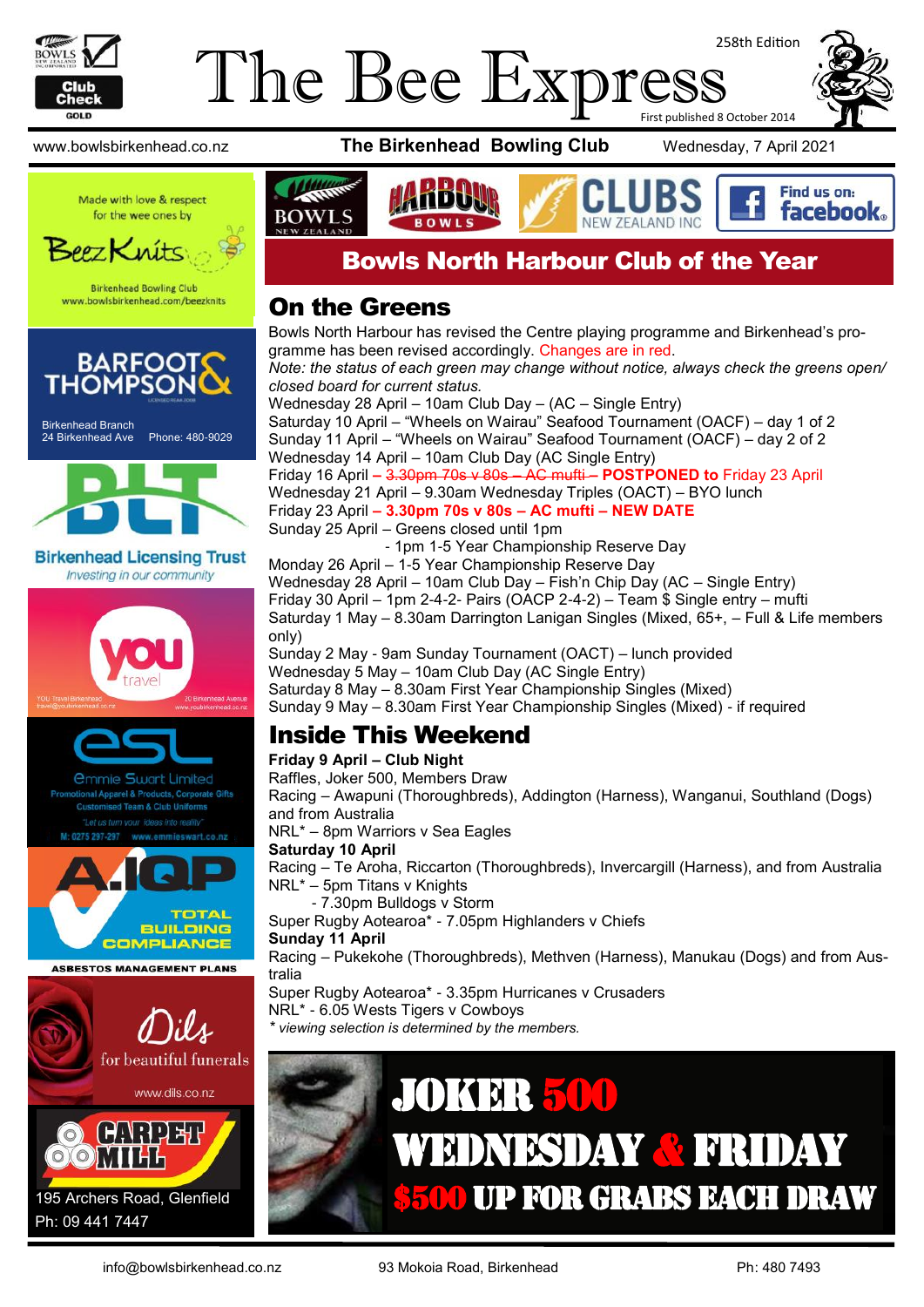www.bowlsbirkenhead.co.nz **The Birkenhead Bowling Club** Wednesday, 7 April 2021



# **HEELS ON**

155 Wairau Road ph: 444 5756 www.wheelsonwairau.co.nz



If you purchase a Kia or Pre-Owned Vehicle from Giltrap North Shore, we will make a \$200<br>donation to the club in your name













#### Technical Difficulties Behind Us

Three weeks of technical difficulties have been kicked for touch for the time being and what a three weeks during that period. Our Interclub 7s ladies qualified fourth for the final day and finished up third overall, which wasn't a bad result overall considering the strength of second placed Orewa and the winners Takapuna. The Interclub 7s men's both the Bees and the Stingers where tracking nicely after two days but the final day of section play with mixed results only saw the Stingers go through to the knock out final day. First round up against Browns Bay's BBBC Stars and it was unfortunately an early exit for the Stingers losing two disciples to one. Browns Bay went on to beat Takapuna in the final. Played at mutually agreed times both the 1-5 Year Women's Championship Singles and 1-5 Year Men's Championship Singles reached their respective conclusions. Milika Nathan claimed the women's title for the fourth consecutive year defeating Mari Hannan in the final (21-7). Adam Richardson successfully defended the 1-5 Year Men's Championship Singles title he won the previous year, defeating first year bowler William Tonga (21- 8).

Both Nathan and Richardson will go on to represent Birkenhead in their respective BNH 1- 5 Year Champ of Champ Singles events.

#### Colin & Kaipātiki Local Board

While technical difficulties plagued the Bee Express it was a different story out front of the Club.

The concrete block wall, a favourite confidence wall top walk for the under-fives and dog agility trainers, has had a transformation. The capping blocks, which had all come loose or

broken overtime have been removed, excess concrete ground off smooth and the top plastered and made good. A new aluminium fence has been erected. Besides looking smart it defines the Club's carpark and a decrease in shopper parking has been noticed. Thanks must go to Colin Barrow for the hours tidying up the existing wall and erecting the new fence.



Colin Barrow and the new front fence he put up with financial assistance from the Kaipātiki Local Board.

This was all made possible thanks to financial assistance from the Kaipātiki Local Board.

### Seafood Tournament Info

#### By Sandy Cleghorn

Seafood Tournament players are asked to share transport if possible. Birkenhead players please use kindergarten parks, roadside, Bypass or school for parking. Leave club carparks for visitors. Trial ends will start 8.30., welcome and conditions of play etc., before 9am start. Bottom green will play extra end before morning tea and the top green plays extra end before lunch.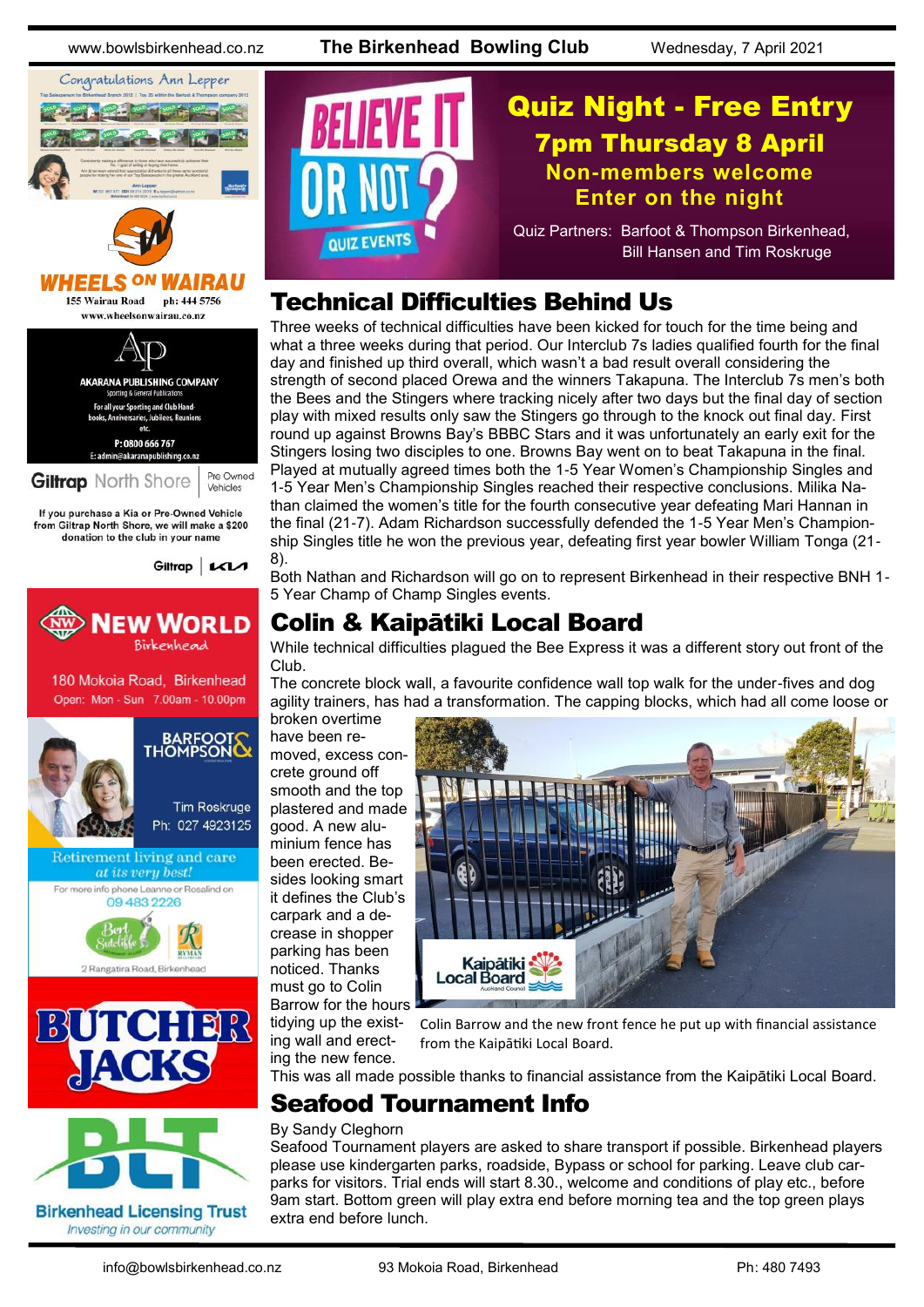

#### Wishnoski Scrapes In, While Happy Fish Rocks

What an Easter, weather was outstanding, just what the doctor ordered after the disappointments of Covid ridden 2020. The one place to be Good Friday was Birkenhead Bowling Club and not just sitting back enjoying the amenities the Club offers, but out on the greens. The praise of the green got overwhelming as the cards where passed in after each round. If our green keeper Brendon Kelly had been present he would have good reason to be proud of what he had turned out to be played on. Friday after four rounds the New Lynn triple of Adam Wishnoski (s), Bruce Walter and Sean Hird where the only four winners while Birkenhead's Gary Wallace (s), Jack Huriwai and Jimmy Heath had three wins and draw. Steve Yates's and Sandy Cleghorn's respective composite triples teams both had three wins and a loss. Both going down in round three, Yates to David Payne (10 -13) while Cleghorn to Birkenhead's John Croy (12-17). Stuie's free sausage sizzle proved a hit as per usual feeding not only the players but the visitors as well. Friday evening Happy Fish played the Club and what a gig it was, so good that you'll see Happy Fish return to the Club in the future.

Day two and another stunner of a day by the weather gods. Wishnoski, Wallace and Yates started the day (round five) with a win each while Cleghorn dropped his first. Round seven and Wishnoski and Yates tripped, losing their games. The field tightened up and could scense an upset, after all Wishnoski was unstoppable prior to the seventh round. Final round, round eight, Yates defeated Croy (21-7) for three precious game points while Wishnoski went down to Hindmarch's triple (22-10).

Scores all totalled up, with Whisknoski and Yates on 18 game points each. Only ends separated them, Wishnoski on sixty-five ends while Yates on fifty-nine ends. Wishnoski's triple secured the \$1,000 first place while Yates second.

John Croy (s), John Hannan and Adrian Pollock won the morning consolation with two wins, while Pakuranga's Tony Little (s), Larry and Alex picked up the afternoon consolation with two wins. The Easter Draw drawn out of the hat by Barfoot and Thompson representative Shelley Boyed went to John Hindmarch and

co. A big thanks to our Platinum **Tournament** 



Easter Triples Winners Sean Hird (lead), Barfoot & Thompson representatives Lance Clarke and Shelley Boyed, Adam Wishnoski (skip), Bruce Walter (two)

Partner Barfoot and Thompson Birkenhead and our Gold Tournament Partner Birkenhead Vice President Joseph Korkis for assisting in making this tournament the success that it was.

Next year's Easter Triples will be held Friday 15 & Saturday 16 April 2022. We will be retaining the limit to sixteen teams. Four teams have confirmed to date and Happy Fish are locked in to entertain Good Friday evening.

At a glance - Easter Triples Tournament OACT

*Game points: win=3, draw=1, loss=0*

Winners: Sean Hird, Bruce Walter, Adam Wishnoski (s) - 18 game points, 65 ends Second: Collen Rice, Ruth Lynch, Steve Yates (s) - 18 game points, 59 ends Third: Jimmy Heath, Jack Huriwai, Gary Wallace (s) – 16 game points, 68 ends Fourth: Barry Reyland, Martin Short, Lionel Drew (s) – 15 game points, 59 ends Consolation Saturday AM: Adrian Pollock, John Hannan, John Croy (s) – 6 game points, 18 ends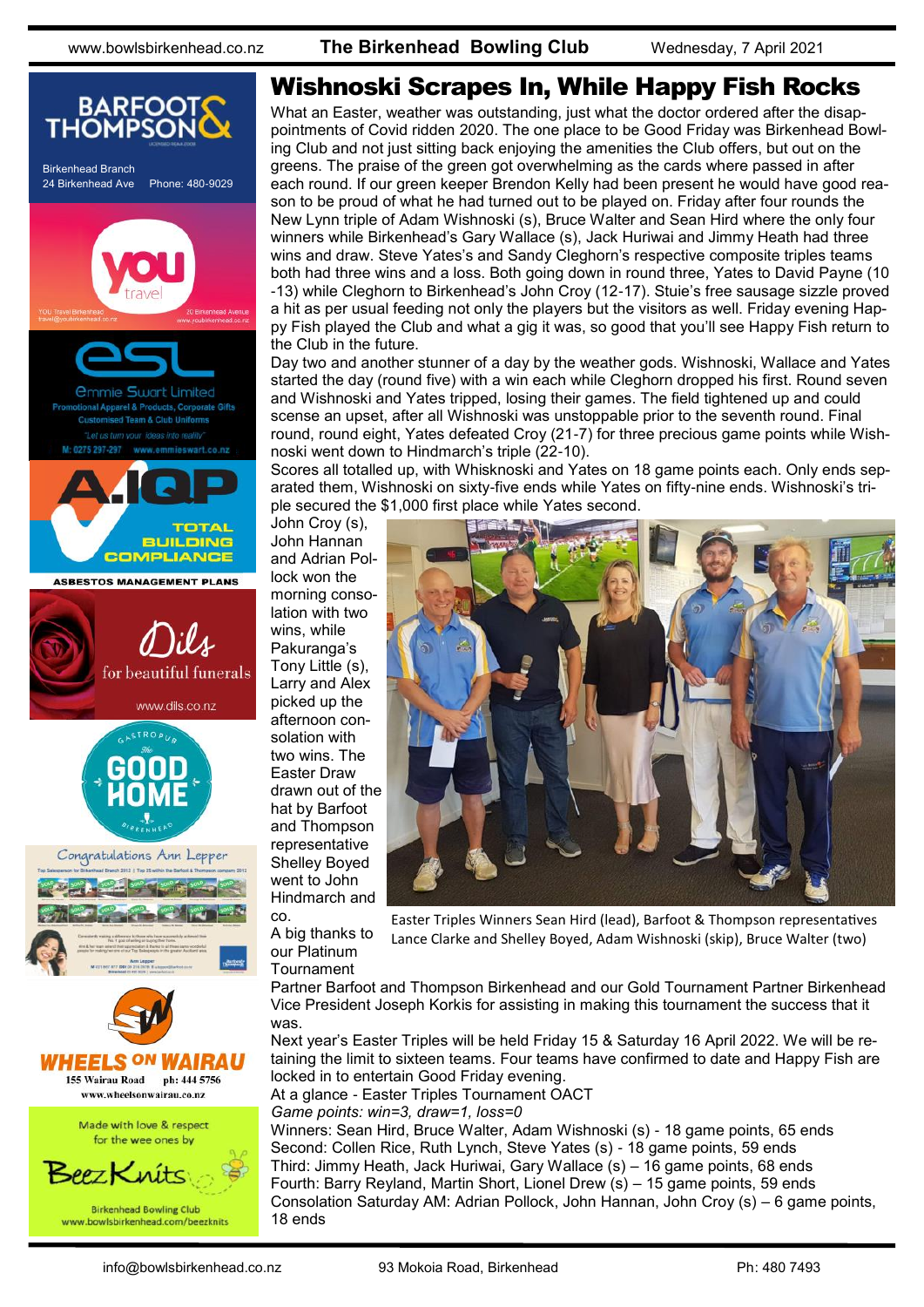



#### **HEELS ON**

155 Wairau Road ph: 444 5756 www.wheelsonwairau.co.nz



# Ph: 09 441 7447

**Giltrap** North Shore

Vehicles

Pre Owned

If you purchase a Kia or Pre-Owned Vehicle from Giltrap North Shore, we will make a \$200 donation to the club in your name

Giltrap | KIA



180 Mokoia Road, Birkenhead Open: Mon - Sun 7.00am - 10.00pm



Retirement living and care at its very best!

For more info phone Leanne or Rosalind on 09 483 2226







www.bowlsbirkenhead.co.nz **The Birkenhead Bowling Club** Wednesday, 7 April 2021

#### May Extended Triples

May 29 & 30 sees the last roll on the greens before winter renovations. Come and join us as we say good bye to the 2020-21 summer season and chase some cash prizes. Two days of competitive, yet social, any combination triples (OACT). As this is held after Birkenhead's closing day the dress code for this tournament is mufti.

Included in the entry is morning tea and buffet lunch both days, to the high standard that Birkenhead is known for, along what is fast becoming a regular feature that being Stuie's free sausage sizzle after play on the Saturday.

Limited to 16 teams, \$120 per team, entry payment is required to confirm entry, Enquiries & entry phone / text 027 6661618 or email [secretary@bowlsbirkenhead.co.nz](mailto:secretary@bowlsbirkenhead.co.nz) Entry is also available via the white board in the Club..

### Annual 70s v 80s – 3.30pm Friday 23 April

Original carded for Friday 16 April but changes in BNH programming has meant the postponement of the annual 70s v 80s to 3.30pm Friday 23 April.

Names up on the white board in the Club if you are available to play. Play consist of one round of triples or fours, to be decided dependant on numbers. There is a trophy up for grabs with the over 80s are currently champions.

# **BIRKENHEAD BOWLING CLUB**

93 MOKOIA ROAD, BIRKENHEAD PH: 480 7493

# **MAY EXTENDED TRIPLES**

(Open Any Combination Triples - Mufti)

29 & 30 May 2021

Morning tea & lunch included

Sausage sizzle Saturday

# **CASH PRIZES**

**Entry \$120 per Team** 

Limited to 16 teams

Entry phone/text 027 6661618

or email secretary@bowlsbirkenhead.co.nz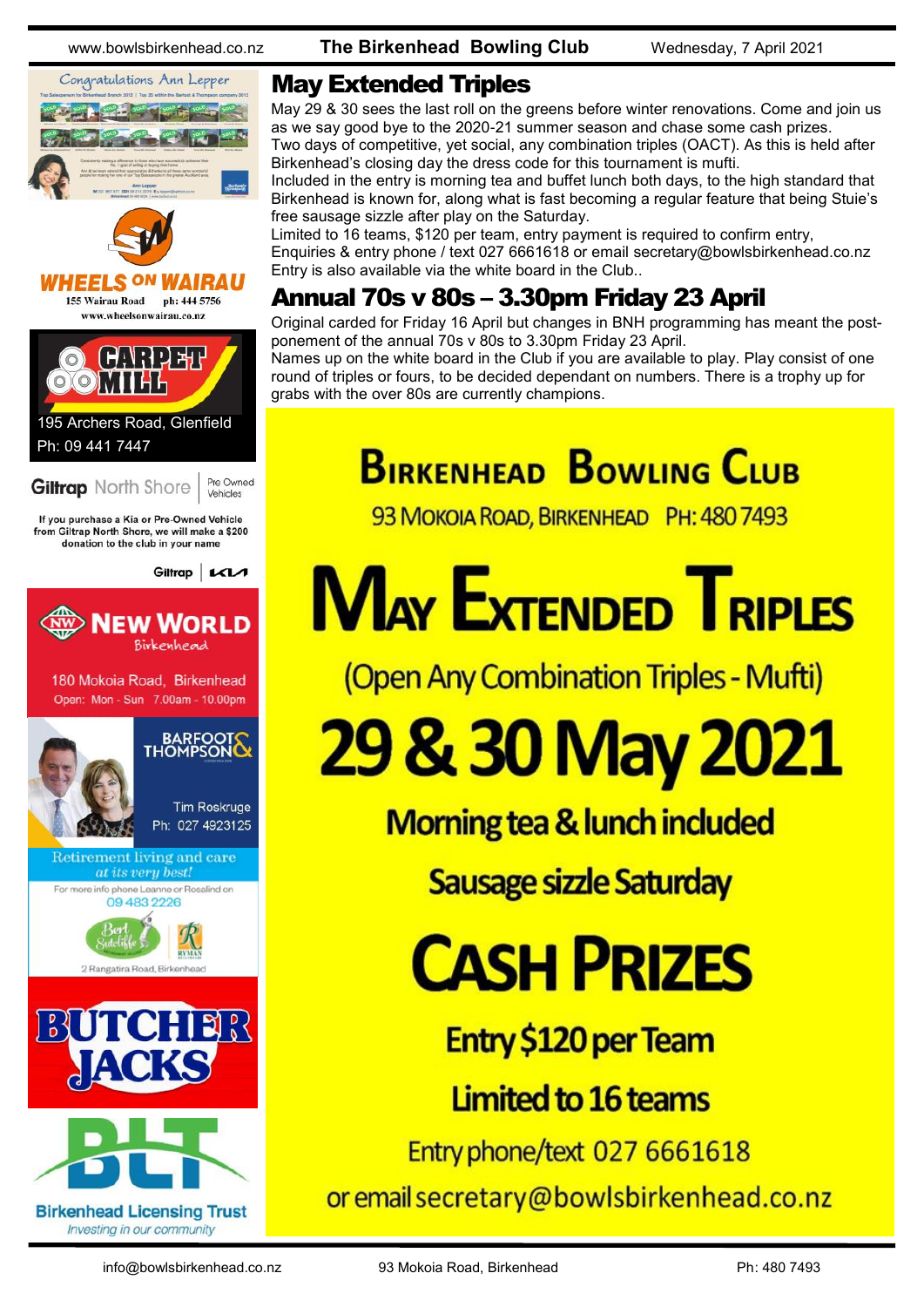

Birkenhead Branch 24 Birkenhead Ave Phone: 480-9029





**COMPLIANCE** 









## **Sunday Tournament (OACT)** - Lunch provided **9am start - 2 May**

Ph: Merv 021 0447627 or Club 480 7493

### Perfect 10

Quiz nights appear to be as popular as ever with the regulars and some new teams in last Thursday for March's instalment of the Club's monthly quiz.

"Scud Missiles" scored a prefect 10 on the list. A round where teams are marked for each correct answer until they get one wrong. In this case there was only 13 possible correct answers.

The team with the unfortunate name of "Rear End Bangerz" featuring Birkenhead's very own Chad Nathan and William Tonga won the evening picking up a 9 early on in the ponderous puzzle and an 18 and 20 in their joker rounds to finish on 99 points. "Scud Missiles" followed in second with 88 points after that impressive showing in the list. "Barfoots" come in third on 81 points after getting one of their rounds answers out of order.

If you're keen to give it a go come along the second Thursday in the month for a 7pm start, entry is free and you're welcome to bring your own nibbles. Winning is good but there is just as much fun getting together and giving it a go.

Next Quiz tomorrow evening (Thursday 8 April), free to enter, 7pm start.

#### BNH Centre Updates

#### **BNH AGM**

AGM Notice of Meeting to be held on Sunday 27 June 2021. A copy of the notice of meeting along with Board Members Nominations, to apply for the positions of President, Vice President or Board member for the 2021-2022 BNH Board, are available from the Club Secretary, the notice board or BNH website.

Note the nominations must be in by 10 May 2021.

**BNH Representative Team Management**

Bowls North Harbour are requesting Expressions of Interest from anyone interested in being part of the Representative Team Management group in the coming year 2021-2022. Further details available from BNH website.

#### **Foundation Course for new Coaches -17 April – at Bowls Orewa**

BNH have 8 people coming for coaching. They could do with a few more. Please think about joining this group if you have plans to get involved in Coaching.

Email [bowls@bowlsnorthharbour.co.nz](mailto:bowls@bowlsnorthharbour.co.nz) if you are interested. There is no cost to you, BNH will pay the \$50 registration fee if you:

1. to commit to attending the winter coaching (4 Saturdays in June 8am-12pm) assisting a development coach

2. Complete 8 hours of coaching, signed off by a development coach Please register via an email to bowls@bowlsnorthharbour.co.nz

<mailto:[bowls@bowlsnorthharbour.co.nz>](mailto:bowls@bowlsnorthharbour.co.nz) and we will pass your registration on to Bowls NZ and commit to paying your \$50 subject to the conditions above.

Your club would benefit hugely from your coaching skills

#### **BNH Entries Open**

**Centre Women's Singles** – player to enter online registration

This tournament to be played on 24-25 April, Entries close on 9th April This Friday **Next Umpires tournament** – 9th April 2021

They are still looking for teams please

You can find entry details in the BNH centre book

**Women and Men Champ Of Champ Singles** – club to enter online registration This tournament to be played on 1-2 May, Entries close on 16th April **Centre Men's Triples** - player to enter online registration

This tournament to be played on 5-6 June, Entries close on 21st May



### **TAB at Birkenhead Bowling Club.**

The Birkenhead Bowling Club is committed to promoting responsible gambling.